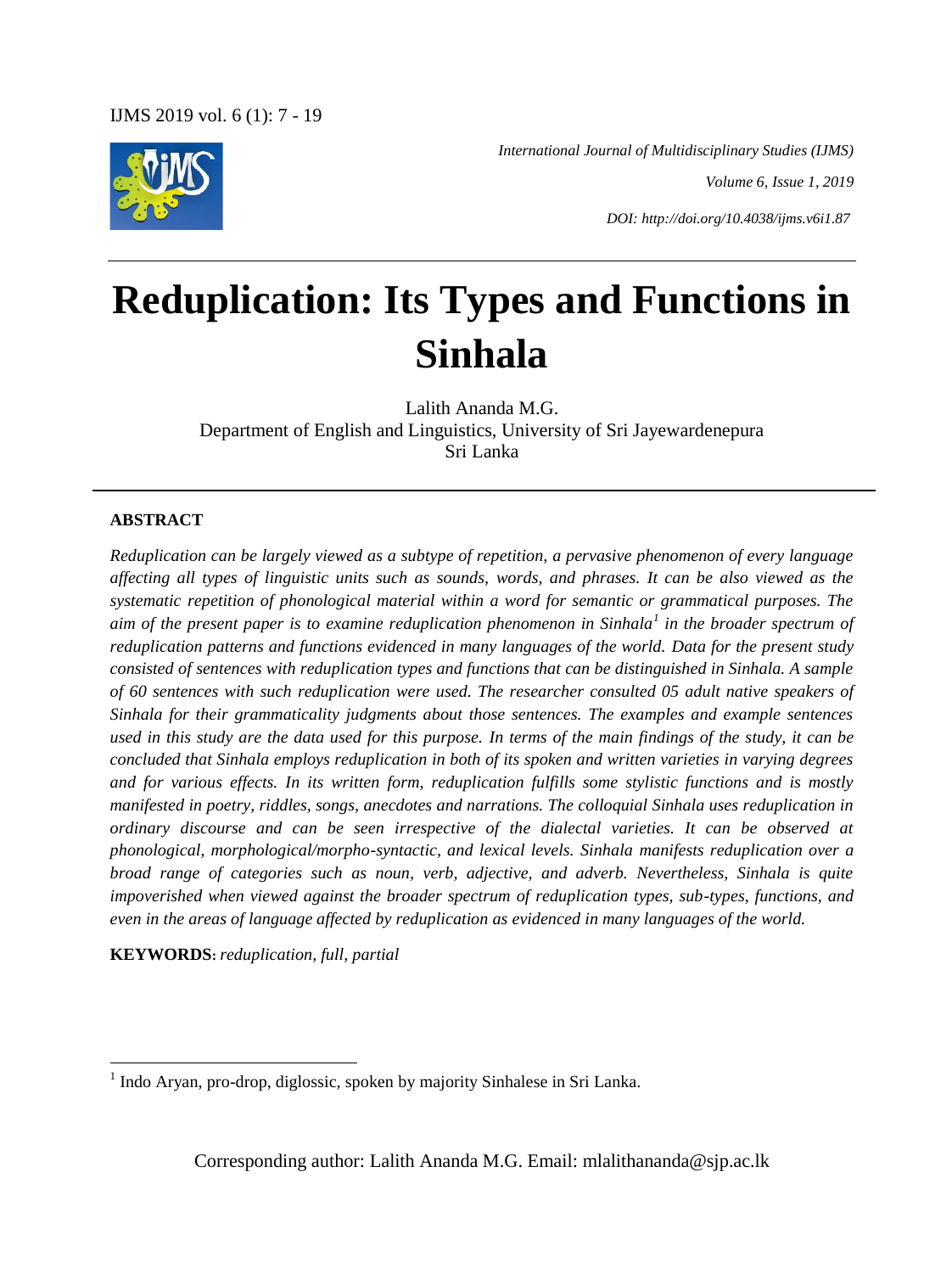#### **1 INTRODUCTION**

Reduplication can be largely viewed as a subtype of repetition, a pervasive phenomenon of every language affecting all types of linguistic units such as sounds, words, and phrases. Reduplication is a formal operation whereby part of the base or the complete base is copied and attached to the base (Haspelmath 2002: 24). Reduplication typically yields aspectual meanings such as continuative, frequentative, habitual, imperfective, intransitive, iterative, or progressive (Moravcsik 1978; 151). It generally subsumes three main areas: the process, the result (new word), and the element repeated. As defined in Carl Rubino (2005), reduplication is the systematic repetition of phonological material within a word for semantic or grammatical purposes (Rubino 2005, 11). As Carl Rubino (2005) observes, reduplication is very common throughout Austronesia (Pacific Islands, Philippines, Indonesia, Madagascar), Australia, South Asia, and many parts of Africa, the Caucasus, and Amazonia. In the Western Hemisphere, some language families are particularly amenable to reduplication, Salishan, Pomoan, Uto-Aztecan, Algonkian, Yuman, Sahaptian, Siouan, etc. (Carl Rubino, 2005, 11-30). Reduplication is equally diverse with respect to the semantic and grammatical functions it fulfills.

Generally, two broad types of reduplication are distinguished, depending on the size of the reduplicant: full vs. partial reduplication. Full reduplication refers to the repetition of the entire word, word stem (root with one or more affixes), or root. The following examples illustrate this point.

(1) Nukuoro total reduplication.

| gohu | (dark)<br>(getting dark) | $\rm{>}$ | gohugohu |  |
|------|--------------------------|----------|----------|--|
| vai  | (water)<br>(watery)      | $\rm{>}$ | vaivai   |  |
|      | (Carl Rubino, 2005, 14)  |          |          |  |

Partial reduplication is manifested in a number of forms such as consonant gemination, vowel lengthening, or nearly complete copy of a base. Example (2)

(2) Nukuoro partial reduplication.

ludu (pick trees leisurely)  $>$ lludu (pick trees frantically)

gai  $(eat)$  > gagai (fish are biting) (Carl Rubino, 2005, 14)

The functions associated with reduplication are diverse. They range from total meaning change, word formation, marking of number (plurality, collectivity), marking of tense, aspect, attenuation, intensity, transitivity, conditionality, reciprocity, derivation of temporal adverbials etc. Some of these functions are illustrated below.

(3) Tausug, Austronesian, Philippines: total meaning change

> laway (saliva) > laway-laway (land snail)

(4) Indonesian: word formation

mata (eye) > mata-mata (spy)

Alabama (USA) marks the temporary versus permanent distinction in verbal aspect with vowel lengthening (5).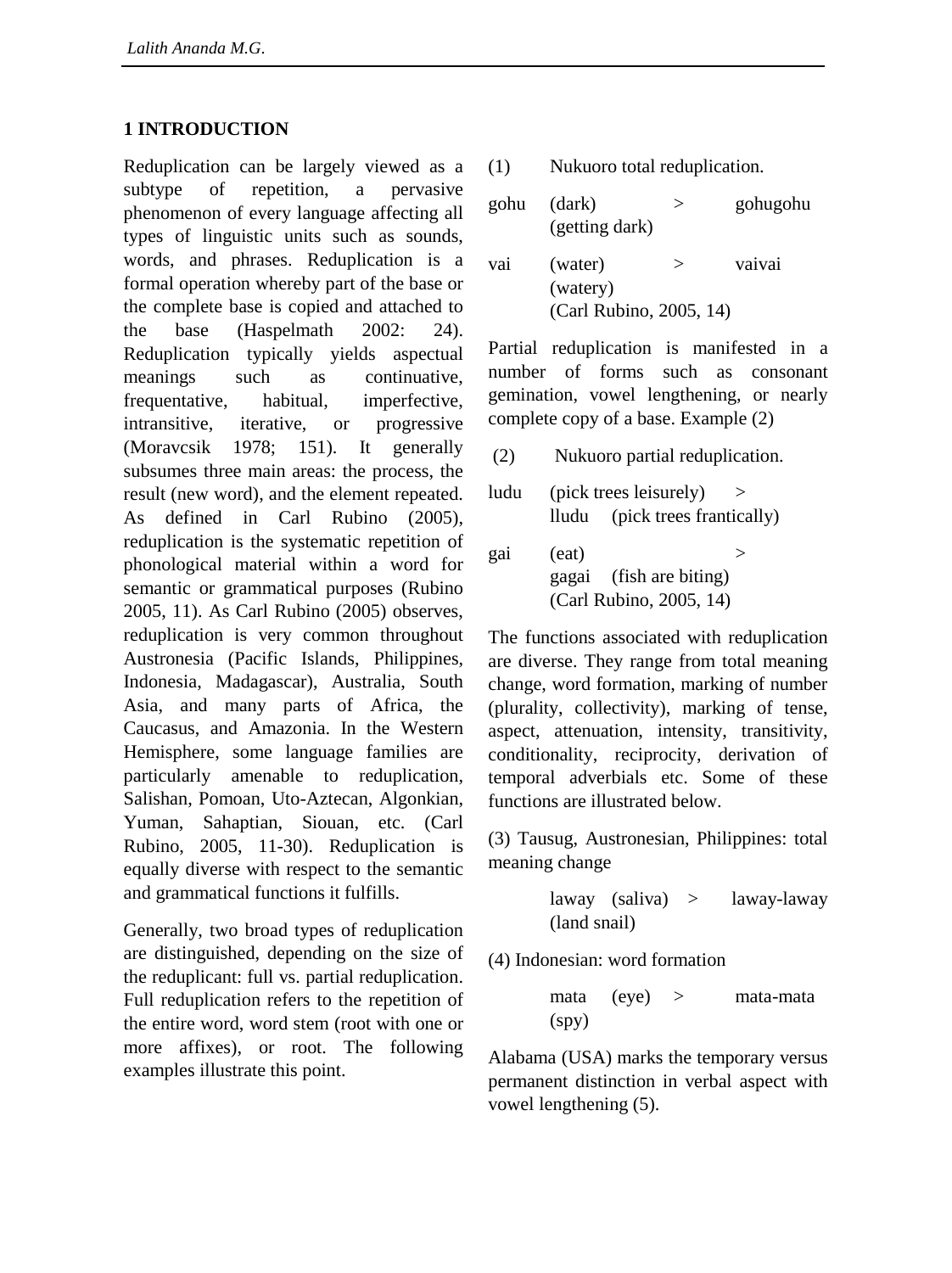(5) loca (to be black/covered in suit)  $>$  looca (to be a black person)

Also, attenuation with germination (6)

(6) kasatka (cold) > kassatka (cool)

Plural formation in Papago (Uto-Aztecan, USA) (7)

(7)  $gogs$  (dog)  $>$  gogogs (dogs)

Plural formation from Adjectives (8) (Hitchiti, Muskogean).

(8) cikti (thick (liquids) > cikciti (thick, plural)

To create lexical subclasses as in Ilocano to make comparative adjectives (9).

(9) dakkel (big) > dak-dakkel (bigger).

To intensify the meaning of an action (Arapesh, Papua New Guinea) (10).

 $(10)$  Su (touch/hold) > susu (touch all over)

To derive temporal adverbials from temporal nouns as in Indonesian (11).

(11) pagi (morning) > pagi-pagi (early in the morning).

(Carl

Rubino, 2005, 11-30)

To convey a diminutive interpretation, as in Sranan (12).

(12) ferfi 'to paint'  $>$  ferfi- ferfi 'to paint a bit'

(Silvia Kouwenberg and Darlene LaCharite, 2005, 533)

To extend the meaning /inclusive function.

 $(13)$  aam 'mango' > aam-vaam 'mangoes and such fruit'

Kannada:

(14) kannu 'eye' > kannu-ginnu 'eyes and so forth'

(Elinor Keane, 2005, 244)

The above examples do not constitute an exhaustive list of different forms and functions of reduplication that can be seen in many languages of the world. Some languages have further fine grained reduplicative patterns and functions as shown by Dixon (1998). Nevertheless, some valid generalizations can be derived from the above examples with respect to the diversity of reduplicative patterns, broader scope of functions covered by them, attestation of diverse language families which are even genetically remote from each other manifesting reduplication, the extent of word classes affected by reduplication, as not only nouns and verbs, but even adjectives, adverbial formation too can be seen as a result of reduplication, and the systematic nature of reduplication.

Sinhala employs reduplication in both spoken and written varieties in varying degrees and for various effects. In its written form, reduplication fulfills some stylistic functions and is mostly manifested in poetry, riddles, songs, anecdotes and narrations. The colloquial Sinhala uses reduplication in ordinary discourse and can be seen irrespective of the dialectal varieties. It can be observed at phonological, morphological/morpho-syntactic, and lexical levels. Sinhala manifests reduplication over a broad range of categories such as noun, verb, adjective, and adverb. As noted in other languages, in Sinhala too both

Hindi: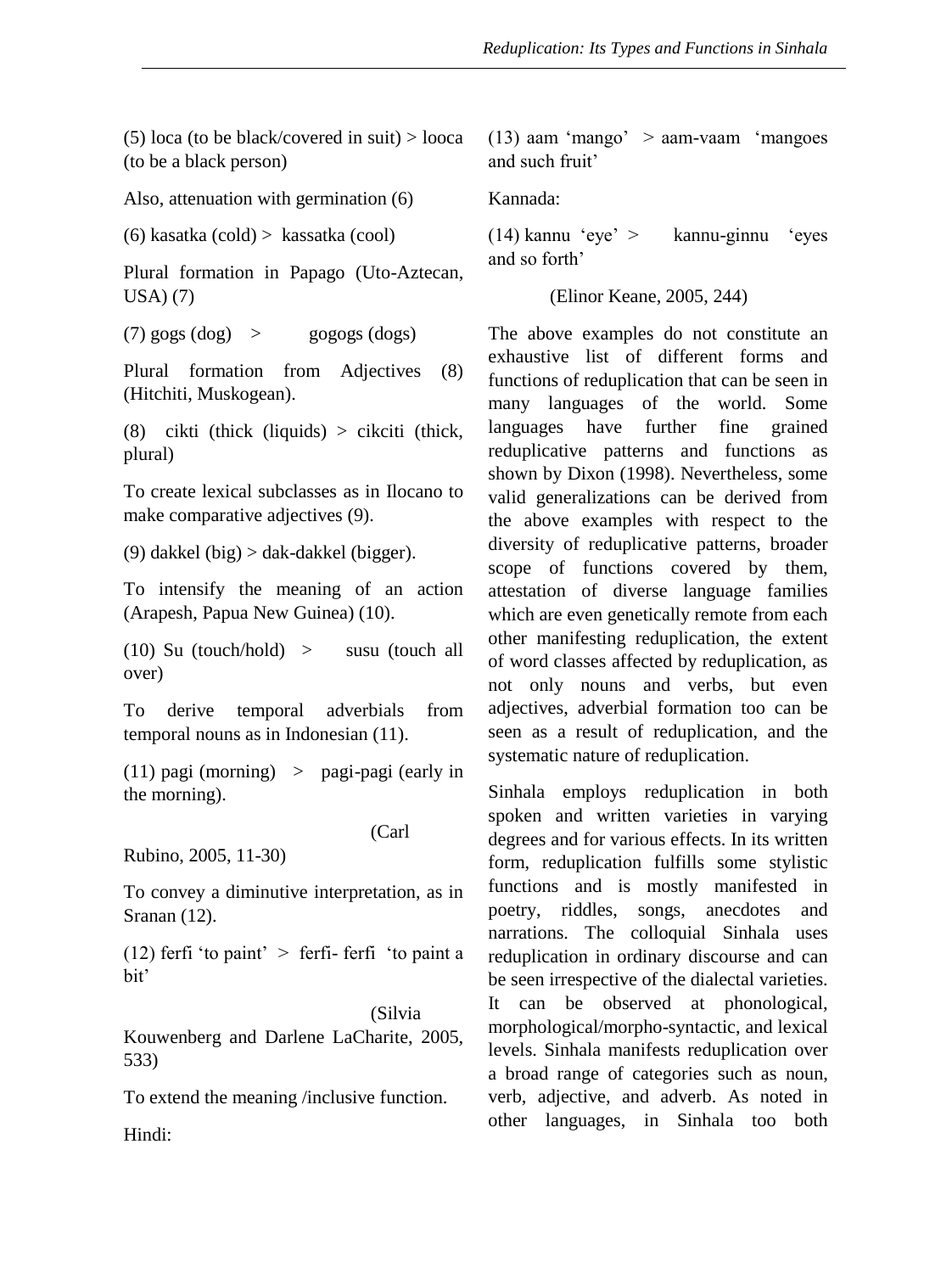complete and partial reduplication can be observed and the reduplicated element functions as a single lexical item. Thus, reduplication is a very important linguistic tool that contributes significantly to word formation and richness of the expressive power of language.

The aim of this paper is to examine reduplication phenomenon in Sinhala in the broader spectrum of reduplication patterns and functions evidenced in many languages of the world and provide an overview of reduplication in Sinhala. In particular, it seeks to answer the following research questions.

a) What are the reduplication types manifested in Sinhala?

b) What categories or linguistic elements are affected by this process? / In what areas of language is reduplication manifested?

c) What are the functions of reduplication?

d) Where does Sinhala fit in a typology of reduplication?

It is hoped that the study will contribute significantly to the body of empirical and theoretical literature related to reduplication phenomenon in Sinhala, notably in the absence of a well-articulated study in this area.

# **Existing Literature on Reduplication**

Inkelas and Cheryl Zoll (2005) present a new model of reduplication – Morphological Doubling Theory (MDT) - where reduplication is viewed as the double (or multiple) occurrence of a morphological constituent meeting a particular morphosemantic description. Whereas in previous theories the reduplicant is treated as an abstract morpheme, RED, whose

substance is provided by phonological copying (e.g. Marantz 1982, Steriade 1988) or correspondence (e.g. McCarthy and Prince 1995), in Morphological Doubling Theory, reduplicant and base are both generated by the morphology as part of a construction which also embodies semantic and phonological generalizations about the output of reduplication. They argue that the driving force in reduplication is identity at the morphosyntactic, not the phonological level. The main claim of MDT is that reduplication results when the morphology calls twice for a constituent of a given semantic description with possible phonological modification of either or both constituents. Thus they focus on morphological reduplication, a subtype of reduplication, namely grammatical doubling or duplication effects within words, as illustrated in 15-17.

- (15) Hausa kira: 'call' kik-kira: (pluractional)
- $(16)$  Amele bala-do?  $\qquad$  to tear' bala-bulu-doɁ (irregular iterative)
- (17) Warlpiri kamina 'girl' kamina-kamina (plural) (Inkelas and Cheryl Zoll, 2005: 01)

As such, they pay more attention to word structure. One main criterion that distinguishes between the former phonological theories of reduplication and MDT is that whereas phonological copying serves a phonological purpose, morphological copying serves a morphological purpose either by being a word formation process itself or by enabling another word formation process to take place.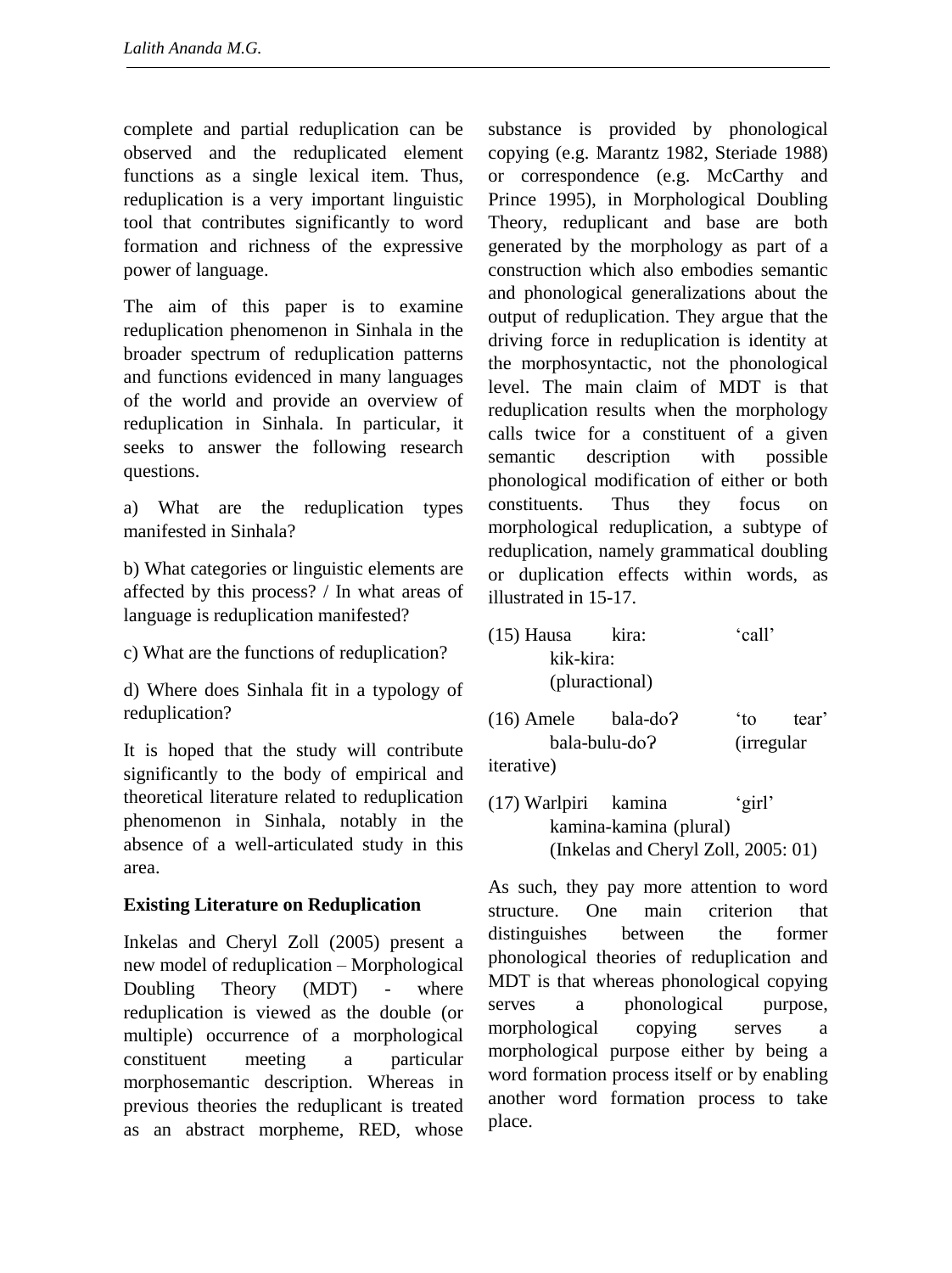Elinor Keane (2005) discusses phrasal reduplication and thus deviates from the frequently discussed full and partial reduplication involving single lexical items. Her main focus is echo-reduplication and she uses data from Bengali, Hindi, Kannada, and Tamil (South Asian languages) to outline a systematic differentiation of the constituents working as inputs for echoreduplications. The hypothesis she puts forward is that the typological difference might be attributed to the genealogy of the languages under scrutiny, with Indo-Aryan languages showing prosodic and Dravidian showing morphosyntactic bases. Thus she is developing a formal model of reduplication, dual description, which is based on assumptions from declarative phonology. This distinguishes between objects and their descriptions, with the descriptions acting as constraints upon the form of the object. Objects are represented as hierarchical structures made up of labelled nodes associated with one another by dominance and precedence relations. Keane proposes various general constraints to ensure the well-formedness of the structures, such as what kinds of nodes can immediately dominate other nodes.

Reijirou Shibasaki (2005) proposes with data from Japanese that the aspectual meanings associated with reduplication such as continuative, frequentative, habitual, imperfective, intransitive, iterative, or progressive have developed along an evolutionary pathway. In his diachronic perspective on reduplication, he claims that reduplications in Japanese have changed their original verbal properties from Old to Modern Japanese into adverbials, in the sense that they have changed from lexical verbs to adverbial constructions, and in particular, verbal reduplications have been strongly adverbialized in Modern Japanese. He explores how Japanese verbal reduplication functions in clauses and discourse at each synchronic stage and how this diachronic transition has occurred. He concludes that Japanese verbal reduplication

has followed a unidirectional path in the grammaticalization of verb into adverbial. Once a given reduplicative verb becomes adverbialized in meaning and function, it undergoes phonological change, i.e. sequential voicing, more often than not. He attempts to substantiate his claims with a quantitative analysis of Japanese texts from the past 1100 years.

Carl Rubino (2005) presents a general description of different types of reduplications and their functions in the languages of the world. He gives an overview of the semantic and grammatical functions reduplication may serve. With respect to form, Rubino highlights that two types can be seen based on the size of the reduplicant. They are full versus partial reduplication, where the former corresponds to the repetition of the entire word, word stem (root with one or more affixes), or root and the latter can take place as consonant gemination, vowel lengthening, or nearly complete copy of a base. As Rubino shows, the phonological nature of the reduplicated material varies from language to language and construction to construction. Reduplicative morphemes are often characterized by the number of phonemes included in the copy, C, CV, CVC, V, CVCV, etc., the number of syllables to be reduplicated, or the number of repeated morae. On another dimension, he identifies reduplicated constructions as simple, complex, and automatic. A simple construction is one in which the reduplicant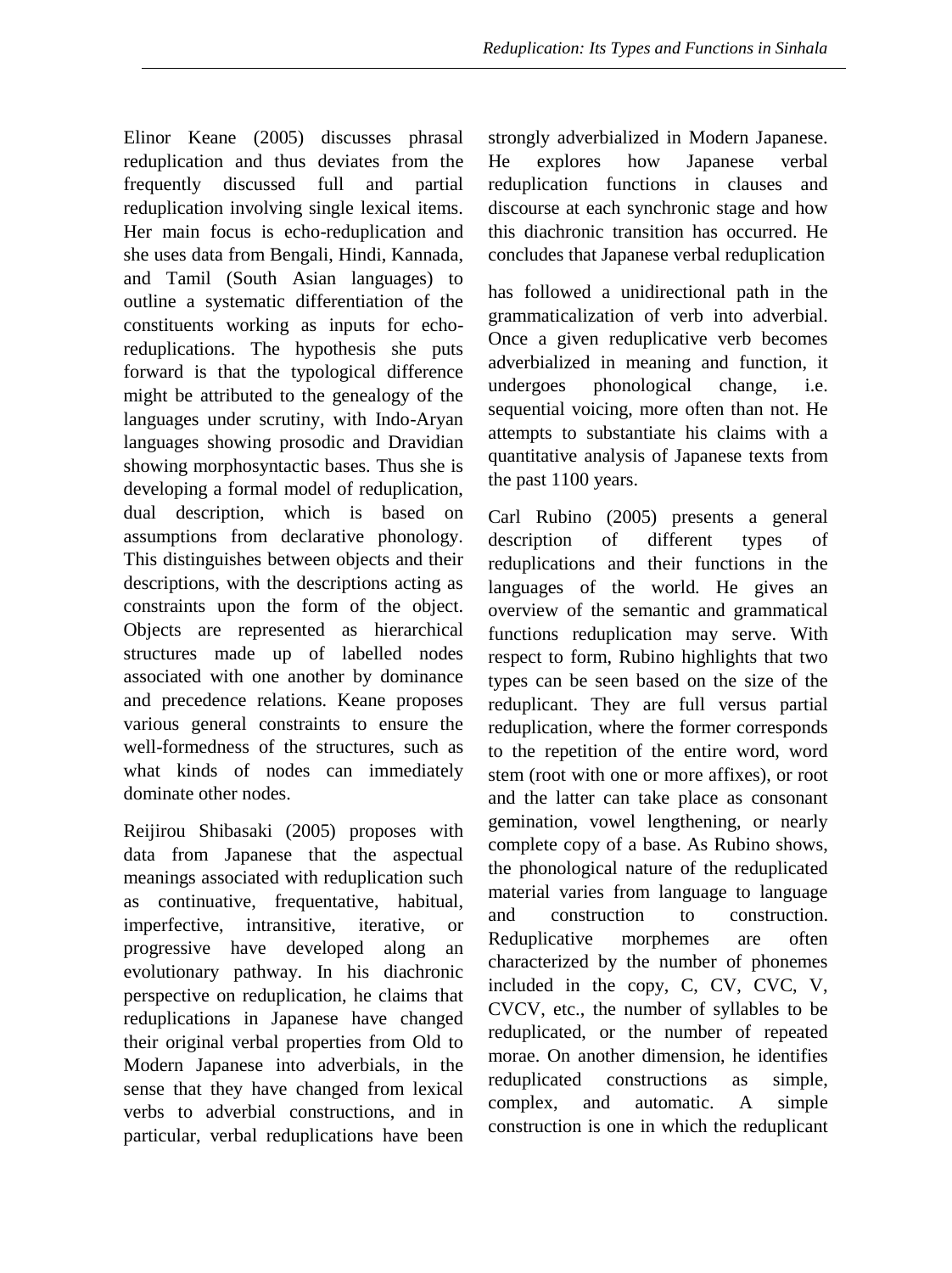matches the base from which it is copied without phoneme changes or additions. A complex construction involves reduplication with some different phonological material, such as a vowel or consonant change or addition, or phoneme order reversal. Automatic reduplication is reduplication that is obligatory in combination with another affix, and which does not add meaning by itself to the overall construction; the affix and reduplicated matter together are monomorphemic. As for functions of reduplication, Rubino concludes that they range from total meaning change, word formation, marking of number (plurality, collectivity), marking of tense, aspect, attenuation, intensity, transitivity, conditionality, reciprocity, derivation of temporal adverbials etc. With respect to the geographical distribution of reduplication, he shows that reduplication is a quite pervasive phenomenon as it can be found in several areas of the world that are genetically quite diverse, as can be seen in the Indian subcontinent where reduplication is evident in languages spanning several families.

As the above brief discussion indicates, existing literature on reduplication offers a number of theoretical standpoints and approaches, some of which complement each other, and can be largely subsumed under phonological and morphological approaches. According to some of these theoretical standpoints, the instances of reduplication can be viewed as a phonological process (Newman, 2000), morphological (Marantz, 1982), syntactic (Utz Maas, 2005), interaction between the phonological and morphological modules of grammar (Eric Raimy, 2000), transformational approach (Carrier, 1984), to name some of the most prominent. The present study does not attempt to analyze the Sinhala data in relation to a particular theoretical alignment mainly because such standpoints abound, and also the focus of the study is to present an overview of reduplication in Sinhala mainly with respect to major types and functions associated with this phenomenon. Nevertheless, in the absence of a study on Reduplication in Sinhala, it is expected that the present study will serve some purpose in contributing to the empirical domain and thus will lead to future studies.

# **2 METHODOLOGY**

# **Data and Data Analysis**

Data for the present study consisted of sentences with reduplication types and functions that can be distinguished in Sinhala. A sample of 60 sentences with such reduplication were used. The researcher consulted 05 adult native speakers of Sinhala for their grammaticality judgments about those sentences. Although the researcher himself is a native speaker of Sinhala, still the grammaticality judgments of others were sought for better accuracy. The examples and example sentences given in the following sections are the data used for this purpose and the grammaticality judgments and opinions of native speakers of Sinhala were sought with respect to them.

# **Sinhala complete reduplication: Nouns**

As discussed in the preceding sections, full or complete reduplication refers to the repetition of the entire word, word stem (root with one or more affixes), or root.

(18) veeduru-veeduru glass-glass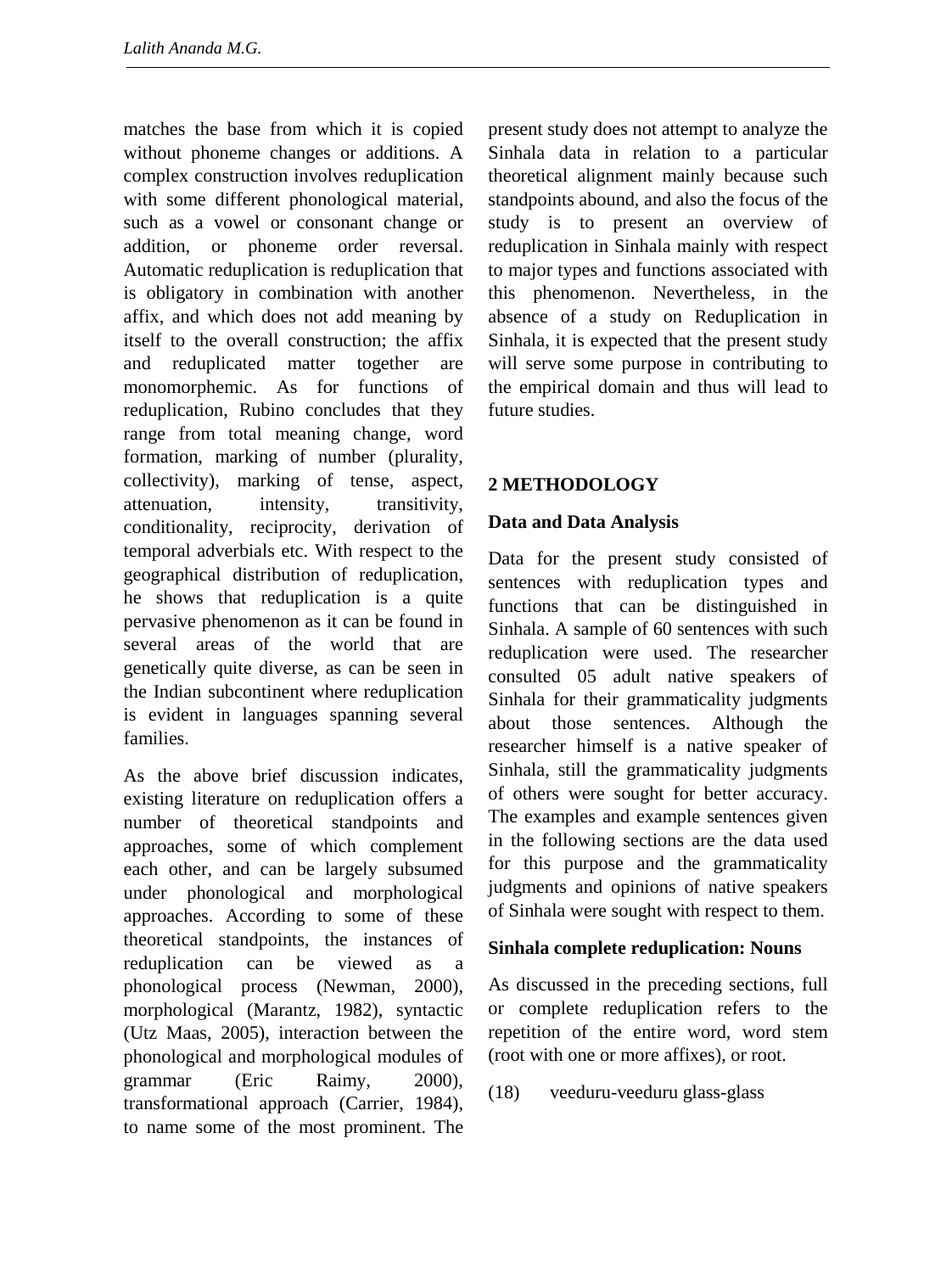The above example is a contrastive reduplication which is a form of intensification that is quite common in the language. The repetition indicates that the speaker is intending the most prototypical meaning of the word, as illustrated below.

(19) A: What is there:

B: veeduru-veeduru (glass, nothing else/be careful)

#### **Sinhala complete reduplication: Verbs**

One way of making the present participle of verbs in Sinhala is through reduplication.

(20) bala-bala 'seeing'

(21) Nimal potha bala-bala bath kaeva

Nimal(Nom) book seeing-seeing rice ate

Nimal ate rice while reading the book

To express intensity/to intensify (19).

(22) enna-enna - 'come come'

Sinhala complete reduplication: Adjectives.

Adjectives are often reduplicated to intensify the quality/nature expressed by them (20, 21).

(23) rasa-rasa dodam Sweet-sweet oranges (very sweet oranges)

(24) punchi-punchi geval Small-small houses (very small houses)

Sinhala complete reduplication: Adverbs.

Adverbs are often reduplicated to intensify the degree expressed by them (22).

(25) hemin-hemin

Slowly-slowly (very slowly)

# **Sinhala partial reduplication: nouns**

As the term suggests, here only a part of the lexical item is repeated. Generally partial reduplication is manifested in a number of forms such as consonant gemination, vowel lengthening, or nearly complete copy of a base. As the following examples indicate, partial reduplication in Sinhala is manifested in the repetition of the suffix.

The pluralizing suffix –al is repeated and the resulting compound noun functions as a single lexical item where the leftmost element determines the overall meaning.

26) geval-dorawal

houses-doors (houses)

Although the above compound is compositional, there are reduplicated elements which are non-compositional, as both the elements convey meaning only as a single lexical item (24, 25). Morphologically they can be analyzed as 'headless' compounds where none of the elements in the word determine its meaning as in English 'pickpocket' or 'faintheart'. They can also be called 'exocentric' compounds in the sense that they have a 'center' outside themselves (Katamba: …)

- (27) lata-pata 'knickknack'
- (28) val-pal 'gossip'

Sinhala partial reduplication: verbs

(29) kaala-beela

eat(pp)-drink(pp) (enjoying life)

(30) api hondata kaala-beela innava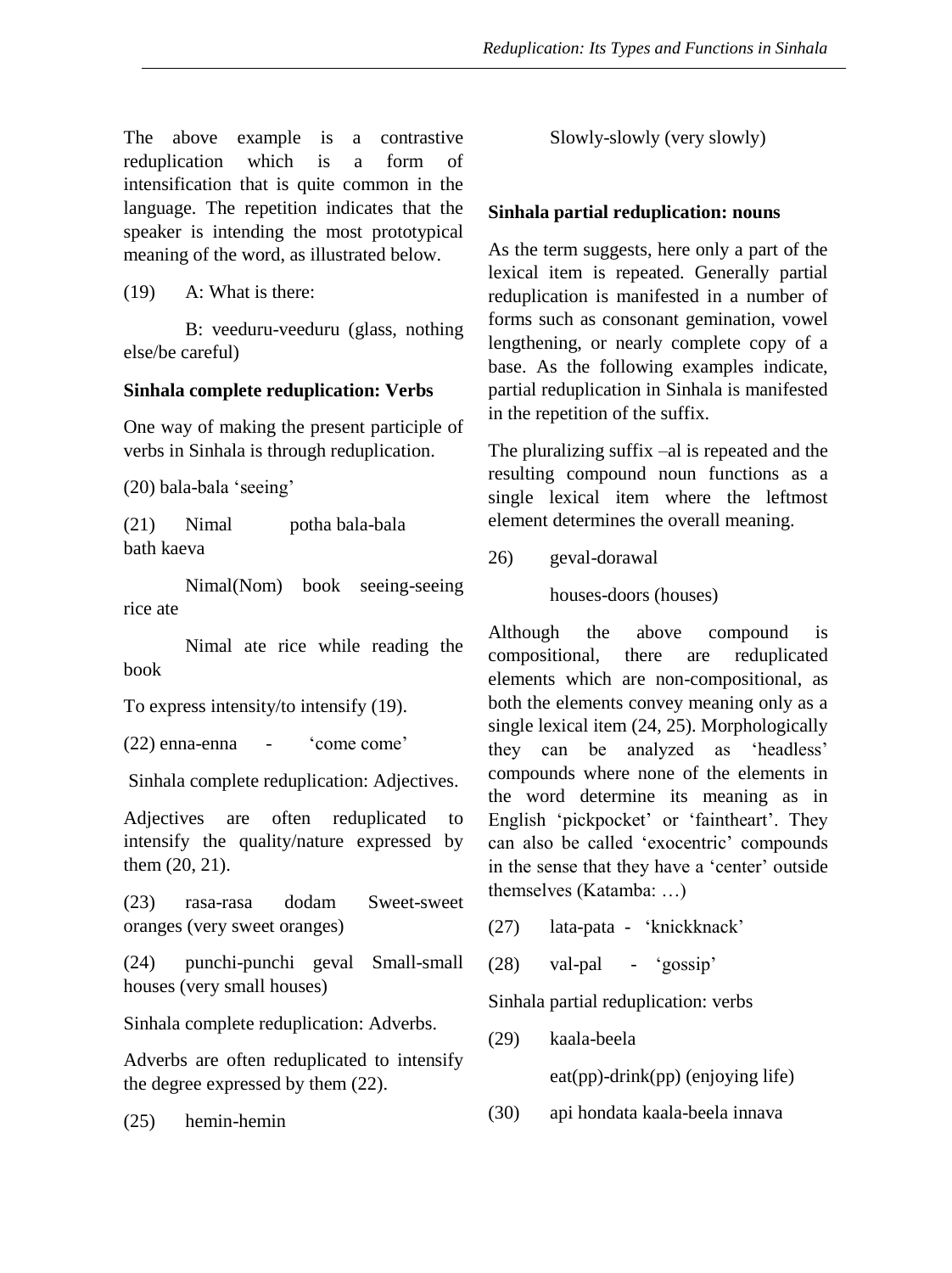We well eat-drink live

We enjoy life

Sinhala partial reduplication: Adjectives (non-compositional)

(31) sata-kapata 'cunning'

Sinhala partial reduplication: Adverbs (non-compositional)

(32) jara-bara 'noise of something being crushed'

(33) indala-hitala 'occasionally'

Other functions of Reduplication

#### **Proverb formation**

Sinhala uses extensive uses of reduplication to make proverbs. In such cases, the verbal element is iterated. The form of the verb depends on the intended meaning and often the iteration adds a rhythmic effect.

(34) kala kala de pala pala de

do(adj) do (adj) things effect effect things

'Your actions will determine the consequences' (negative effect)

(35) Gahanna Gahanna vandina miniha moodaya

> Hit(Inf) hit(Inf) worship(adj) man fool

'the man who tolerates being beaten many times is a fool'

#### **Expressives**

By far the most common and extensive use of reduplication in Sinhala can be observed in the formation of expressives. This corresponds to the imitations of different sounds of nature, sounds made by animals, and thus fall within the traditional conception of onomatopoeia/echo formations. Once again, both full and partial reduplication can be observed. The reduplicated element functions as a single lexical item and therefore is noncompositional.

Full Reduplication

(36) kaak - kaak 'crow's noise /cawing'

(37) gudu – gudu 'drinking sound'

(38) haka-haka "laughing sound'

All the above have an adverbial function.

Partial Reduplication: here the second/final syllable is repeated (36).

(39) dadi-bidi 'sound of interchange of blows or of the falling of some heavy things in succession'. But in its actual use, it means doing something quickly/hurriedly and hence conveys an adverbial function (37).

(40) mama dadi-bidi gaala naegitta

I(Nom) dadi-bidi like got up

'I got up quickly'

#### **3 RESULTS AND DISCUSSION**

This study aimed to explore the reduplication phenomenon in Sinhala in the broader context of reduplication patterns and functions manifested in the world's languages. It sought to answer a number of research questions and the following sections attempt to answer those.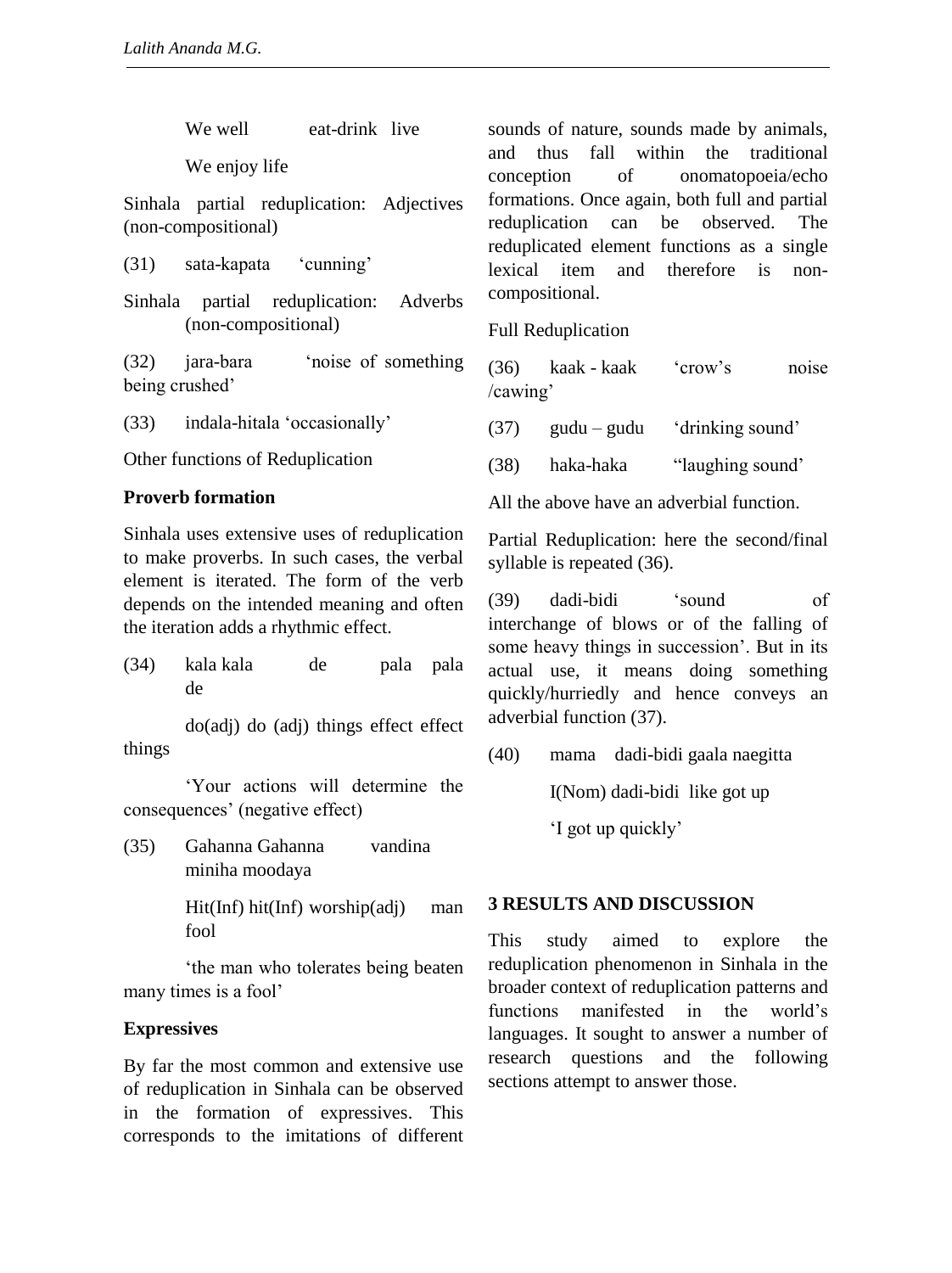(a) What are the reduplication types manifested in Sinhala?

As the above data indicated, two broader types of reduplication can be observed: full and partial. Both contribute significantly to the word formation and expressive range of Sinhala. Full reduplication results in the formation of compound words which are compositional as well as non-compositional with respect to their semantic properties. Within these two broad types, further finegrained sub classes are not manifested.

(b) What categories or linguistic elements are affected by this process? / In what areas of language is reduplication manifested?

Reduplication can be observed in all four major word classes: nouns, verbs, adjectives, and adverbs in Sinhala. The process occurs both as full and partial. However, their distribution with respect to each other is not uniform. For example, in the case of complete reduplication, verbs are the most reduplicated elements, whereas nouns are the least. At the level of partial reduplication, adverbs are the most reduplicated elements.

c) What are the functions of reduplication?

The most notable grammatical function reduplication fulfills in Sinhala is the present participle formation which can be subsumed under aspect marking. The root form of most of the transitive verbs can be reduplicated to form the present participle. However, this form cannot occur on its own. Rather it should occur with a main verb and hence, is quite similar to the English infinitive where only PRO can occur (38), (39).

(41) Nimali [PROi koopi bi-bii] potha baeluwa

Nimal(Nom) [PRO coffee drinking-drinking] book read

'Nimal read the book while drinking coffee'

(42) Nimali tried [PROi to leave]

The functions associated with reduplication in Sinhala are limited when compared to many other languages discussed in the preceding sections. In addition to the present participle formation, other common functions are the derivation of manner adverbials and expressives. A limited number of them also function as intensifiers. In terms of word formation, what we can see mostly is the derivation of compound words. Yet, derivation of totally new words as in Indonesian "bantal –'pillow' > bantalbantal 'railway tie' is absent.

d) Where does Sinhala fit in a typology of reduplication?

Though reduplication in Sinhala is a pervasive phenomenon, its range is quite limited in terms of both types/sub-types and functions. Of the feasible types, less grammatical distinctions and more semantic distinctions can be observed. The following table presents the Sinhala facts in relation to the other languages we discussed in the preceding sections.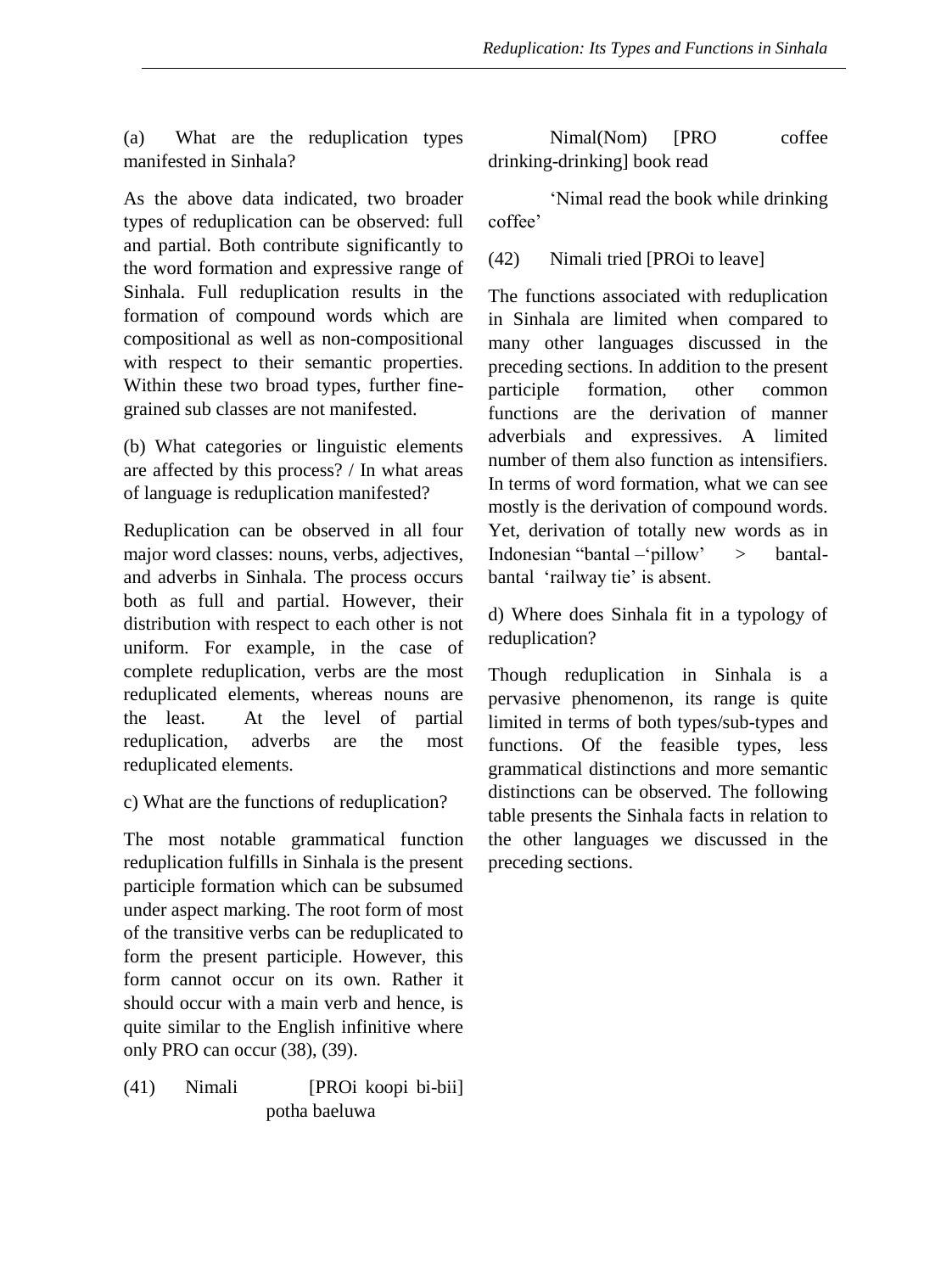# **Table 1**: Typology of Sinhala Reduplication

| Language: Sinhala                                                               | <b>Presence</b> | <b>Example languages:</b>                  | <b>Presence</b>     |
|---------------------------------------------------------------------------------|-----------------|--------------------------------------------|---------------------|
|                                                                                 |                 |                                            |                     |
| 1. Formation of totally new<br>words                                            | N <sub>o</sub>  | Indonesian                                 | Yes                 |
| 2. Marking of plurality                                                         | N <sub>o</sub>  | Papago (Uto-Aztecan, USA)                  | Yes                 |
| 3. Marking of aspect                                                            | Yes             | Alabama                                    | Yes                 |
| (collectives,<br>$\overline{4}$ .<br>Number<br>distributives, limitatives)      | N <sub>o</sub>  | Santali,<br>Pangasinan,<br>Ao<br>Naga      | Yes                 |
| Inchoative<br>5.<br>$($ to<br>mark<br>beginning of verbal action)               | N <sub>o</sub>  | Till (Salish)                              | Yes                 |
| 6. Attenuation                                                                  | N <sub>o</sub>  | Tigre (Semitic, Eritrea)                   | Yes                 |
| 7. Intensity                                                                    | Yes             | Arapesh<br>(Papua<br><b>New</b><br>Guinea) | Yes                 |
| 8. Transitivity                                                                 | N <sub>o</sub>  | Fijian                                     | Yes                 |
| 9. Conditionality                                                               | N <sub>o</sub>  | Luiseno                                    | Yes                 |
| 10. Case                                                                        | N <sub>o</sub>  | Chukchi (Russia)                           | Yes<br>(Absolutive) |
| 11. Proverb formation                                                           | Yes             | Languages shown here                       | N <sub>o</sub>      |
| Formation<br>of<br>lexical<br>12.<br>subclasses (comparative degree<br>marking) | N <sub>o</sub>  | Ilocano                                    | Yes                 |
| 13. Diminutive                                                                  | N <sub>o</sub>  | Tuvan (Altaic, Siberia)                    | Yes                 |
| 14. Altering of word class                                                      | Yes             | Kayardild (Pama Nyungan)                   | Yes                 |
| 15. Meaning<br>extension/inclusive function                                     | Yes             | Tamil, Kannada, Bengali                    | Yes                 |
| 16. Pretense                                                                    | No              | Ilokano                                    | Yes                 |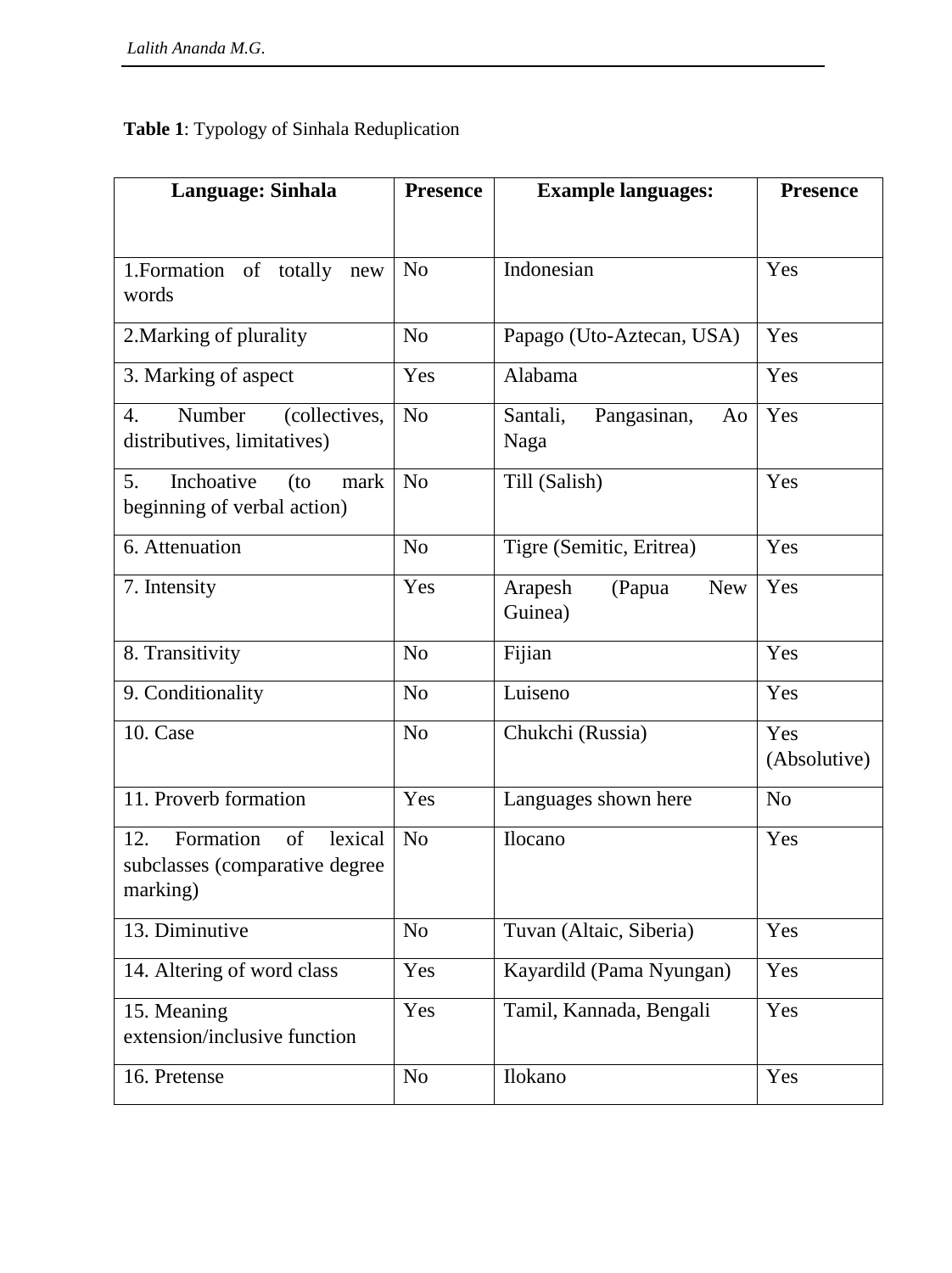As shown in the table, Sinhala reduplication is limited to only 05 of the 16 properties listed above. Nevertheless, the proverbial formation seems to be unique to Sinhala. Overall, Sinhala is quite impoverished in a typology of reduplication.

In terms of where reduplication occurs, Sinhala displays all full reduplication types manifested in other languages. They are reduplication of the entire word, stem (root with one or more affixes), or root. As for partial reduplication, world's languages show a number of forms such as consonant germination, vowel lengthening, or the reduplicated material can be partial root, simple root, or a partial stem as in Ilocano (Austronesian, Philippines). In Sinhala, however, this range is quite limited. In most of the languages with partial reduplication, reduplicated material is most often found at the beginning of a base (with medial and final positions too as other possibilities). Yet, quite interestingly in Sinhala partial reduplication, the reduplicated material is found only at the final position. This can be seen as copying of the entire base except the initial consonant-vowel (CV) which is replaced by another consonant-vowel of the reduplicant. This patterns with Tuvan (Altaic, Siberia) as in pelek 'gift' pelekselek 'gift- DIMINUTIVE, or as in Tamil puli 'tiger' > puli-kili 'tigers and other beasts' where the initial CV of the reduplicated material is replaced by ki. These are generally termed as echo constructions. Complex reduplication patterns with some vowel or consonant change in the medial position, or phoneme alteration as we notice in some other languages are not available in Sinhala. What is available can be termed as simple reduplication of a base/stem/suffix.

# **4 CONCLUSIONS**

The aim of this paper was to explore the reduplication phenomenon in Sinhala in a general typology of reduplication manifested in the world's languages. As the preceding data and the discussion show, Sinhala is quite impoverished when viewed against the broader spectrum of reduplication types, sub-types, functions, and even in the areas of language affected by reduplication. The author did not wish to analyze the data presented in relation to a particular theoretical standpoint mainly because such standpoints abound. However, such a study will be quite useful in the absence of sufficient studies in this area with respect to Sinhala language, and can be the focus of a future study by a prospective researcher. The answers to the research questions highlight that despite reduplication being a pervasive phenomenon in Sinhala, the extent of its application is limited mostly to echoformations. As for grammatical functions, present participle aspect marking was the only grammatical function it fulfills in Sinhala.

# **REFERENCES**

Ananda, L.(2012). *Clausal complementation in Sinhala*. Unpublished PhD thesis, Jawaharlal Nehru University.

Ananda, L., Prabath, K. (2016).Configurationality and mental grammars; sentences in Sinhala with reduplicated expressions. *International Journal of Multidisciplinary Studies,* 3(2), pp. 25-34.

Rubino, C. (2005).Redplication: Form, function and distribution. In: Bernhard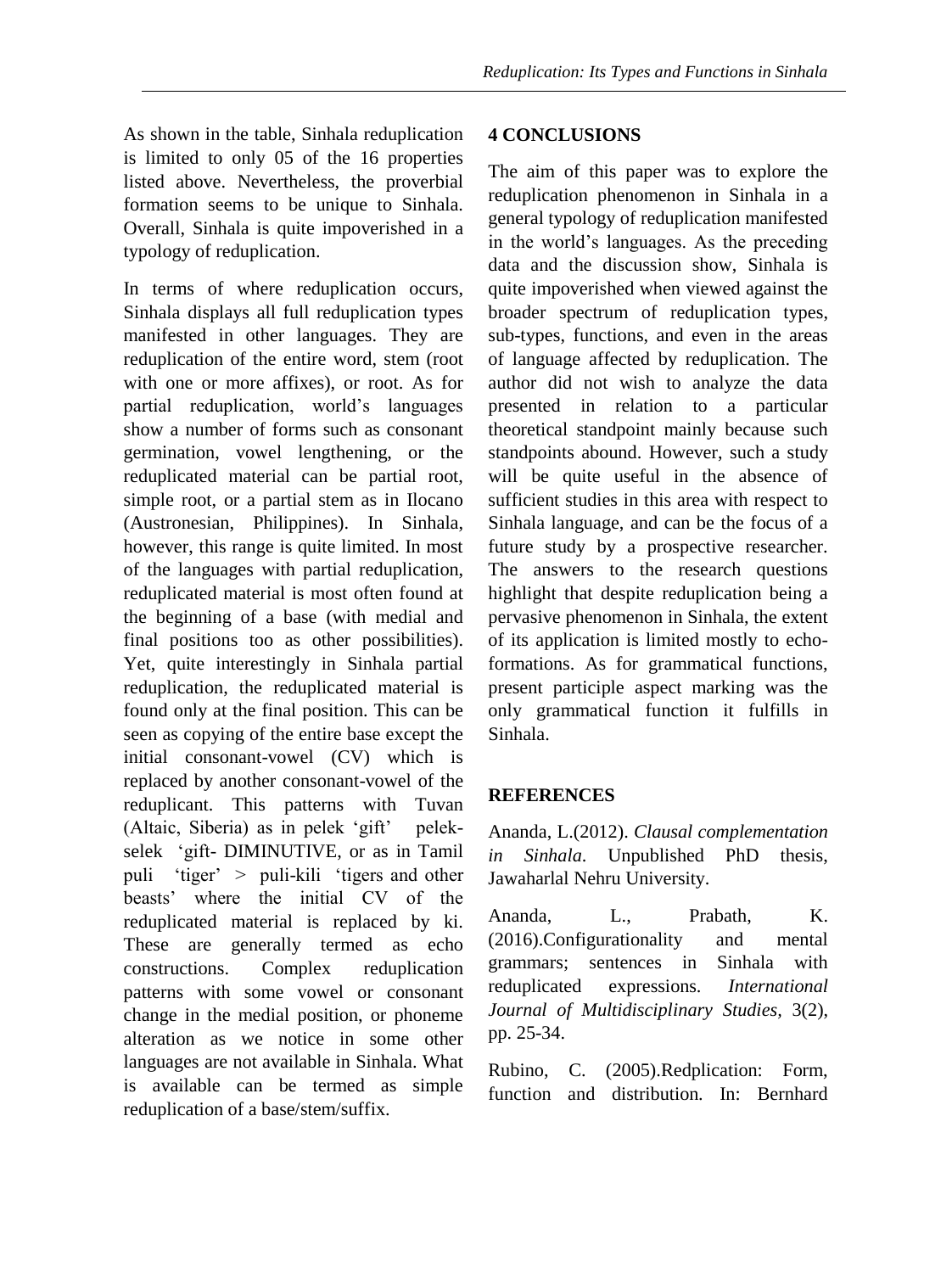Hurch, editor. Studies on Reduplication. Berlin: *Mouton de Gruyterp*, pp.11-30.

Jill ,Carrier-Duncan.(1984). Some problems with prosodic accounts of reduplication. In: Mark Aronoff, Richard Oehrle, editors. Language sound structure. Cambridge, MA: *MIT Press*; pp. 260–86.

Gil ,David.(2005). From repetition to reduplication in Riau Indonesian. In: Bernhard Hurch, editor. Studies on Reduplication. Berlin: *Mouton de Gruyter*, pp. 31-64.

Robert, Dixon M.W.( 1998). *A Grammar of Boumaa Fijian. Chicago,* University of Chicago Press.

Keane ,Elinor. (2005).Phrasal Reduplication and Dual Description. In: Bernhard Hurch, editor. Studies on Reduplication. Berlin: *Mouton de Gruyter*, pp. 239-262.

Raimy, Eric. (2000). The Phonology and Morphology of Reduplication. Berlin: *Mouton de Gruyter.*

Gair, J.W. (1998). *Studies in South Asian linguistics: Sinhala and other South Asian languages*. Selected and edited by Barbara C. Lust. New York & Oxford: Oxford University Press.

Hagstrom, P.A.( 1993). *Decomposing questions*. Doctoral dissertation, MIT.

Haspelmath ,Martin.( 2002). *Understanding Morphology*. London:Arnold.

Henadeerage ,D.K.( 2002). *Topics in Sinhala syntax*. Doctoral dissertation, Australian National University.

Kariyakarawana ,S .M.( 1998). *The Syntax of Focus and WH Questions in Sinhala. Colombo*: Karunaratne and Sons LTD.

Karunatillake, W.S.( 1992). *An introduction to spoken Sinhala*. Colombo: Gunasena & Company Limited.

Marantz ,Alec.( 1982). Re reduplication. *Linguistic Inquiry*, 13,pp. 483–545.

Mccarthy, J and Alan ,P. (1995).Faithfulness and reduplicative identity. In: Jill Beckman, Laura Dickey, Suzanne Urbanczyk, editors. University of Massachusetts Occasional Papers in Linguistics 18: *Papers in Optimality Theory*. Amherst, MA: GLSA, pp. 249-384.

Moravcsik, E. (1978). *Reduplicative constructions*. In: Joseph Greenberg, editor. Universals of human language. Stanford: Stanford University Press, pp. 297–334.